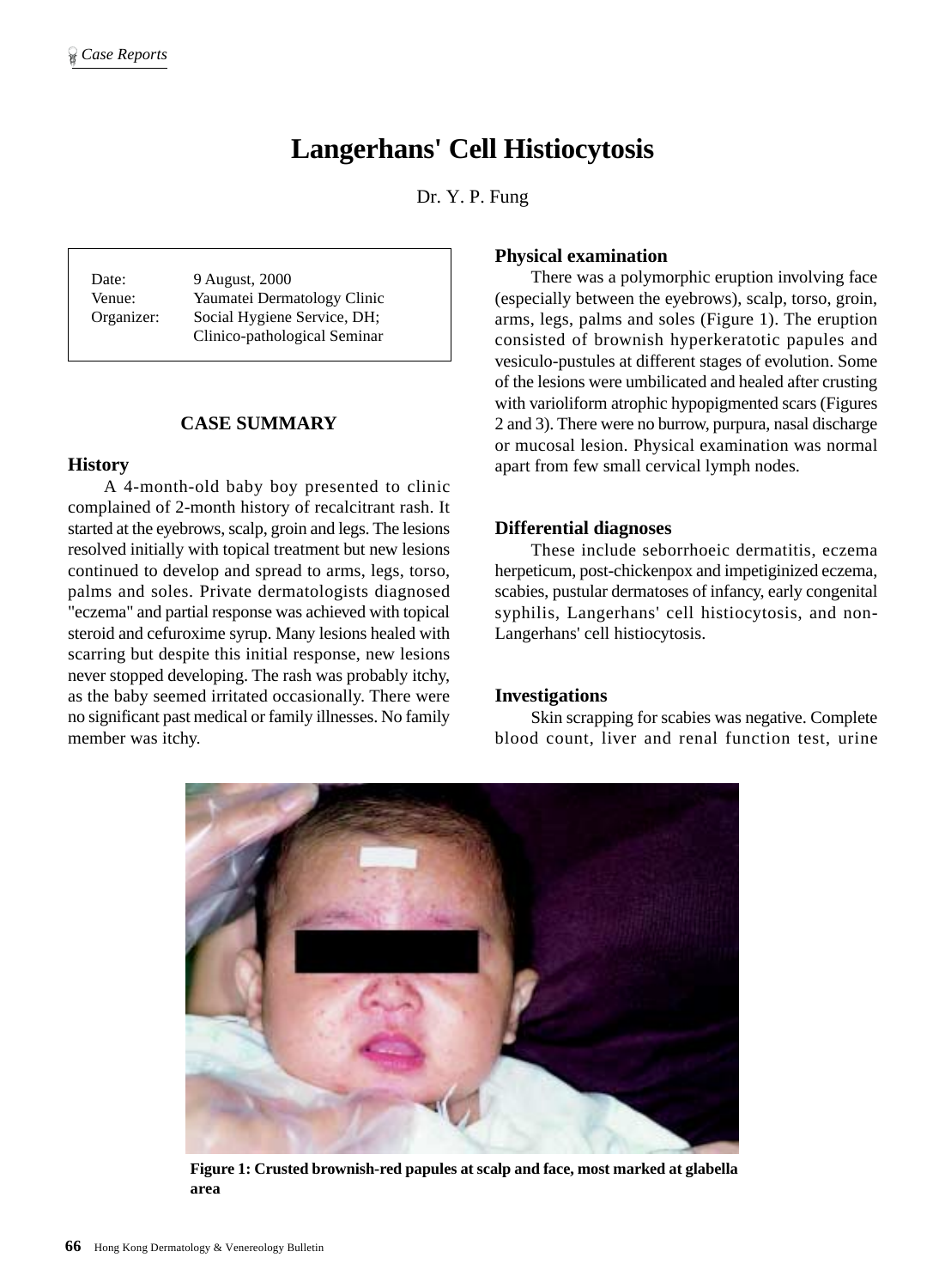

**Figure 2: Polymorphic eruption involving the whole body. Some of the lesions were umbilicated and healed with varioliform atrophic hypopigmented scars**



**Figure 3: Lesions at different stages of evolution: brownish-red papules, followed by pustules then crusting and scarring. Lesions were most marked at acral sites**

osmolality, anti-nuclear antibody, C3, C4, herpes culture, skin swab and VDRL were normal or negative.

Skin biopsy from right sole showed epidermal necrosis, neutrophilic infiltration & parakeratosis. At the papillary dermis there were aggregates of polygonal cells with eosinophilic cytoplasm and highly folded nucleus. Immuno-staining was positive for S-100 & CD1a. Electron microscopy showed classical Birbeck granules and laminated dense bodies seen in tumour cells.

# **Diagnosis**

The features were diagnostic of Langerhans' cell histiocytosis (LCH). Staging investigations including chest radiography, skeletal survey, bone scan, abdominal

ultrasound, bone marrow biopsy, MRI brain and brainstem auditory evoked potential were all normal.

# **Management**

## *Topical treatment*

As topical nitrogen mustard is unavailable in Hong Kong, it has not been tried. The patient was given 1% hydrocortisone viofom and mometasone cream.

#### *Chemotherapy*

It was decided that an aggressive approach with chemotherapy should be given because of the following reasons: (1) The patient had disseminated skin disease with no ideal treatment and new lesions were developing.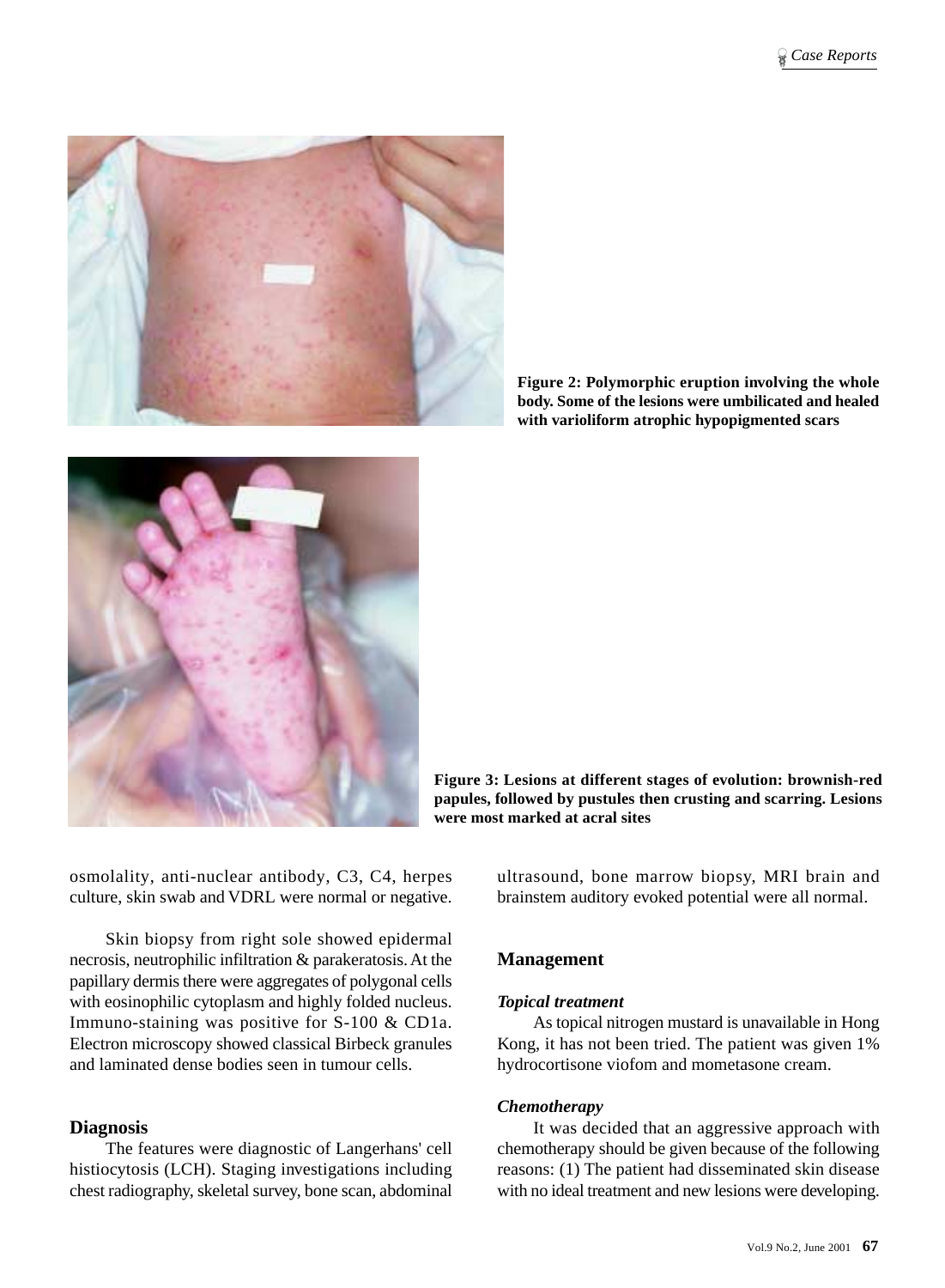(2) This age group was associated with high mortality. (3) The patient could have very early Letterer-Siwe disease and the cutaneous lesions could precede fullblown systemic infiltration.

Combination chemotherapy with prednisolone, vincristine, cytarabine and co-trimoxazole (prophylaxis for pneumocystis carinii pneumonia) was given by paediatricians according to Egeler et al.<sup>1</sup>

#### **Progress**

Lesion reduction was noted after two chemotherapy sessions, but it was impossible to distinguish whether it was due to spontaneous resolution or effects of chemotherapy. Long-term follow up is required to assess clinical response and detect for disease progression.

## **REVIEW ON LANGERHANS' CELL HISTIOCYTOSIS**

## **Definition**

Langerhans' cell histiocytosis (LCH) is a reactive condition of unknown cause characterized by proliferation of a distinct cell type that is S-100 and CD1a positive and contains cytoplasmic Birbeck granules.

## **Incidence**

The annual incidence of LCH has been estimated at 0.5 per 100,000 children in USA and at 1 per 2 million children worldwide. The male to female ratio is  $1.8 \cdot 1.2$ 

#### **Aetiology**

At present, the aetiology is unknown but most workers agree that it is a reactive rather than a neoplastic condition. This is based on its morphological appearance in histology and cases of spontaneous regression. Lahey et al.<sup>3</sup> suggested that it could be due to altered immune response to viral infections (Human Herpes Virus Type 6).

## **Clinical features**

LCH presents with a very wide clinical spectrum and runs a variable course. Its manifestations range from isolated self-healing lesions to generalized and fatal destructive disease of tissue.<sup>2</sup> Four subtypes of LCH have

been described as follows:

- 1) Letterer-Siwe disease
- 2) Hand-Schüller-Christian disease
- 3) Eosinophilic granuloma
- 4) Hashimoto-Pritzker disease (congenital self-healing histiocytosis)

## *Letterer-Siwe disease (LSD)*

This is the acute, disseminated multi-systemic form of LCH and typically runs a rapid and fatal course. One third of cases occur in the first 6 months of life and the remaining two third before the age of 2 years. Rarely, congenital cases and adult cases were reported. Cutaneous manifestations include crops of "rose-yellow" papules at scalp & torso with or without crusting. Scaling, ulceration, vesicles, pustules and purpura may occur. Lesions may merge and mimic seborrhoeic dermatitis. Mucosal lesion is rare. *Cutaneous manifestations may be the earliest sign of Letterer-Siwe disease*. Systemic manifestations include fever, pulmonary lesions (50%), hepatosplenomegaly, lymphadenopathy (25-75%), osteolytic lesions (60%), chronic otitis media and haemopoietic involvement.

## *Hand-Schüller-Christian disease*

This is the chronic, progressive multi-focal form of LCH. Patients usually present between 2-6 years (70%) and 91% occurs before 30 years. Clinical manifestations include osteolytic lesions (80%), diabetes insipidus (50%), exophthalmus (10-30%) and mucocutaneous lesions (30%).

#### *Eosinophilic Granuloma*

This is the localized and benign form of LCH. Patients present usually between 5 to 30 years old (70%) with insidious onset. Lesions occur in bones (cranium  $>$  ribs  $>$  spine  $>$  long bones) and patient may present with fractures or otitis media. Muco-cutaneous lesions are rare.

## *Hashimoto-Pritzker disease (HPD) (congenital selfhealing LCH)*

Since its first description in 1973, 34 cases of Hashimoto-Pritzker disease were reported. This is the congenital self-healing form of LCH. The prognosis is excellent with rapid spontaneous regression. Longaker et al.<sup>4</sup> described four diagnostic criteria as follows:

- 1) Congenital/neonatal skin lesions with generalized papules, vesicles, or nodules resemble healing chickenpox. Palms and soles may be involved;
- 2) Healthy infant with no systemic involvement;